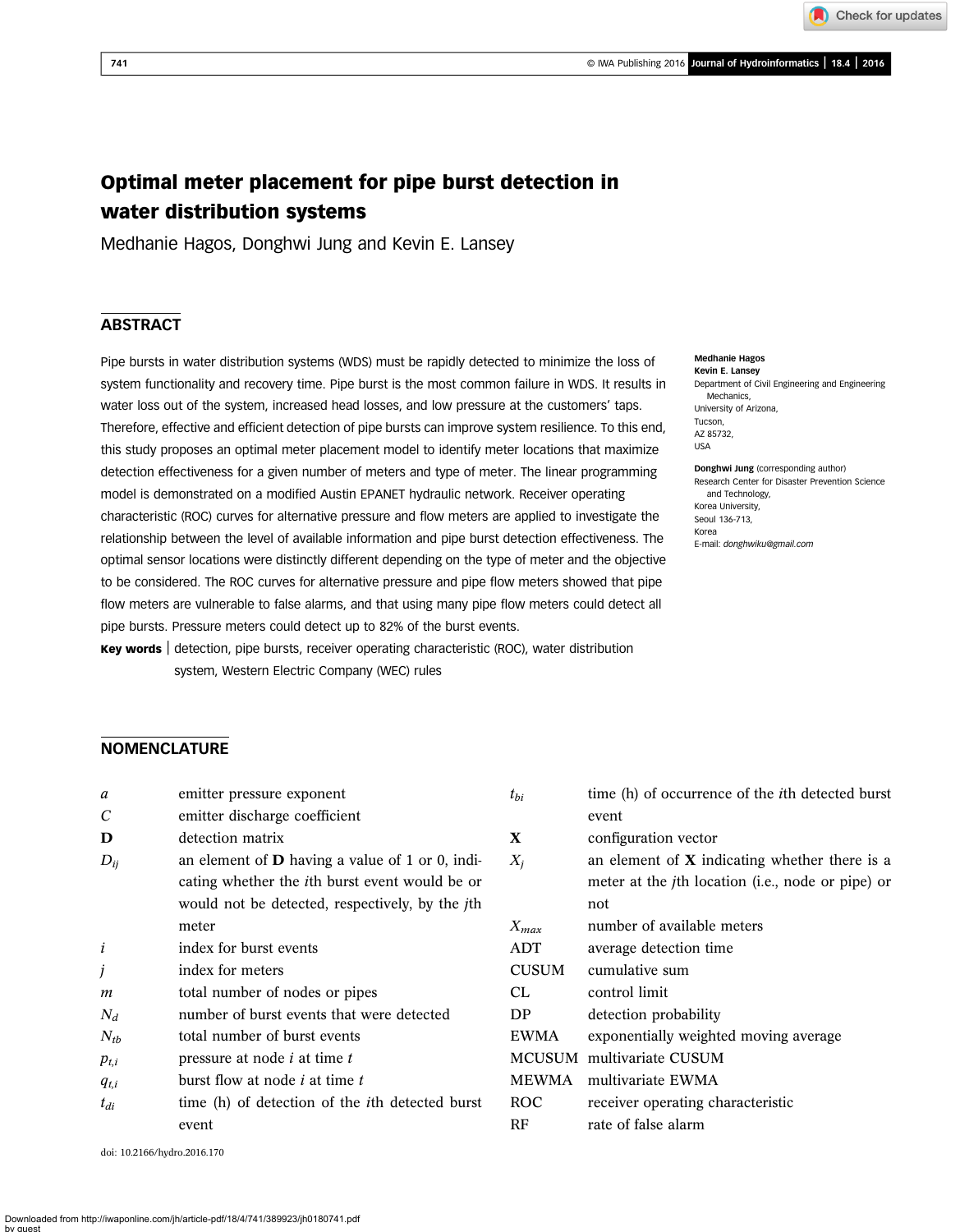| <b>SCADA</b> | supervisory control and data acquisition |
|--------------|------------------------------------------|
| <b>SPC</b>   | statistical process control              |
| WL           | warning limit                            |
| <b>WEC</b>   | Western Electric Company                 |

# INTRODUCTION

Pipe burst refers to the rupture of a pipe due to pipe deterioration, excessive pressure, or ground shifts caused by temperature changes or earthquakes. Water loss through the rupture increases the total flow entering the system, overall pipe flow rates, and head losses through pipes, which in turn, lowers the pressure at the customers' taps. [Morrison \(](#page-14-0)2004) reported that the time for detection and location of a 1.1 lps burst was approximately 5 days. Degradation of system functionality (i.e., performance level) persists until the broken pipe is fully repaired. Therefore, early detection of pipe bursts helps improve system resilience by minimizing water losses and system impact. In addition, it saves the energy cost spent in lifting the additional quantity of water.

Over the last two decades, several methodologies have been developed to detect pipe bursts. Most approaches assume the availability of information on measured pipe flows and/or system pressures from supervisory control and data acquisition (SCADA) systems, and include artificial neural networks [\(Mounce](#page-14-0) et al. 2002, 2003, 2010; [Mounce &](#page-14-0) [Machell](#page-14-0) 2006), state estimation ([Andersen & Powell](#page-14-0) 2000; [Ye & Fenner](#page-15-0) 2011, 2013), Bayesian approach ([Poulakis](#page-15-0) [et al.](#page-15-0) 2003), and time series modeling [\(Quevedo](#page-15-0) et al. ). Constructing a district metered area (DMA)-structured network was considered the most common alternative for detecting unreported leakages and small bursts [\(Morrison](#page-14-0) 2004; [Misiunas](#page-14-0) et al. 2005; [Sturm & Thornton](#page-15-0) 2005; [Alkasseh](#page-14-0)  $et$  al. 2013).

Statistical process control (SPC) methods are most widely applied in the detection of pipe bursts ([Misiunas](#page-14-0) [et al.](#page-14-0) 2006; [Romano](#page-15-0) et al. 2010, 2014; [Palau](#page-15-0) et al. 2012; [Jung](#page-14-0) [et al.](#page-14-0) 2015). SPC methods apply statistical theory to the system output parameters (i.e., the measurable quality parameters, also known as quality characteristics) to identify non-random patterns that may be caused by bursts.

[Romano](#page-15-0) et al. (2010) applied the Western Electric Com-pany (WEC) rules [\(Western Electric Company](#page-15-0) 1958) to the pressure data from a 13 m long pipeline deployed in a DMA to identify pipe bursts generated by opening hydrants. Normal pressure data were used to compute time-varying mean and standard deviation that are the bases of Shewhart control chart and the resulting warning and control limits (CLs). Violating any of the four rules in the WEC rules caused an alarm. In a follow-up paper, [Romano](#page-15-0) et al.  $(20I4)$  employed the WEC rules in a real-time event detection model that included preprocessing of pipe flow/ pressure measurements, forecasting pipe flows/pressures, detecting pipe bursts/other events, and estimating the probability of the events. The WEC rules are fixed as identifiers, thus making its application straightforward.

Jung [et al.](#page-14-0) (2015) compared the performance of six SPC methods for pipe burst detection with respect to their detection effectiveness and efficiency: three univariate methods (the WEC rules, the cumulative sum (CUSUM), and the exponentially weighted moving average (EWMA) methods) and three multivariate methods (Hotelling T-squared, multivariate CUSUM (MCUSUM), and multivariate EWMA (MEWMA) methods). Hypothetical pipe flow and pressure measurements were generated at predefined locations in a modified Austin network (Brion  $\&$  Mays 1991). The EWMA had the best detection effectiveness and efficiency among the six SPC methods.

### Optimal sensor network design to detect bursts

In addition to being affected by the detection method, pipe bursts' detectability is affected also by the network structure and the available information. During design, the network structure is largely determined by land use, topography, and water demand distribution; pipe burst detection is not a primary concern at this stage. The amount of information on pipe burst detection in a measurement is a function of the number and types of meters and their locations, as well as the network structure and burst location. As such, measurements at some locations can include more signals of an anomaly than measurements at other locations.

To improve pipe burst detectability, the number of meters within the system can be increased. However, the number of meters that can be installed is normally limited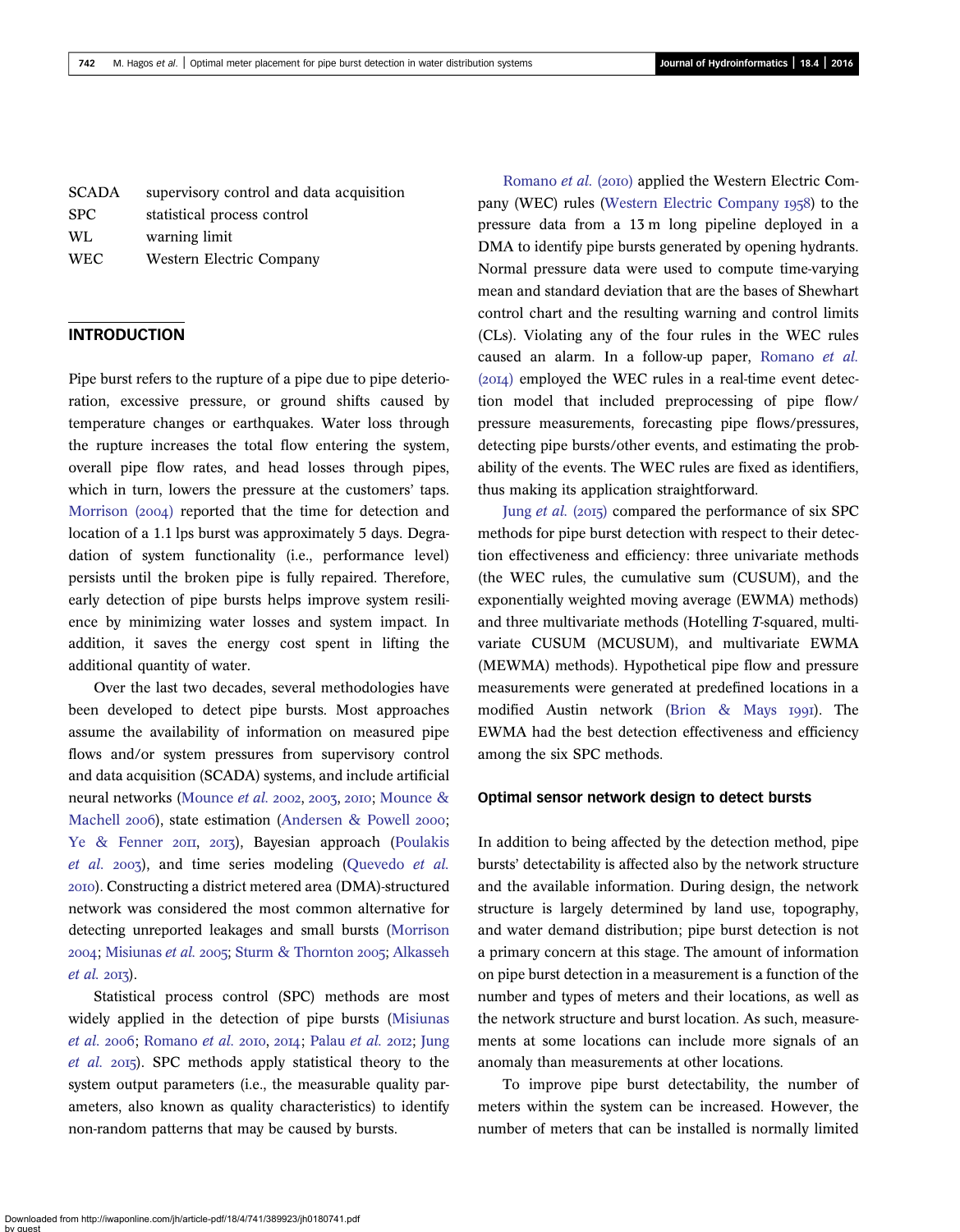by the network's structure, and more importantly, by the available budget. Therefore, finding an optimal sensor network design under budget constraints is a challenging task. Sensor network design methodology must identify: (1) the optimal number of meters, (2) the optimal combination of meters (pressure and pipe flow meters), and (3) the locations of the meters, and incorporate an optimal methodology for pipe burst detection.

In the water distribution systems (WDS) domain, a few studies have proposed sensor placement methodologies for pipe burst detection. [Farley](#page-14-0) et al. (2010) have developed a sensor placement methodology to determine the most sensitive locations of pressure meters to detect pipe bursts at different locations. The approach was based on the Jacobian sensitivity matrix of pressure change as a function of burst rate at a given location. The Jacobian matrix was converted to a binary matrix where '1' indicates that the pressure change is less than an arbitrary chosen threshold value, and '0' indicates otherwise. The number of burst events detected was maximized using the generated binary matrix. In a follow-up paper, they proposed a pipe burst localization method using the Jacobian matrix [\(Farley](#page-14-0)  $et$  al. 2013). [Perez](#page-15-0)  $et$  al. (2009) proposed a sensor placement method that determines the location of the smallest number of pressure meters for burst detection and localization. An enumeration technique was used to determine the threshold value for the Jacobian-binary matrix conversion. [Wu & Song](#page-15-0) (2012) developed a pressure meter location method that maximizes the number of unique leakage events detected for a given number of candidate locations. Analogous to [Farley](#page-14-0)  $et$  al. (2013) the Jacobian matrix of the pressure change was converted to a binary matrix, using the sensor instrument's measurement error as the threshold value. [Huang](#page-14-0) et al. (2012) developed a clustering-based pressure meter placement method for pipe burst detection, by which the optimal number of meters was determined. A few studies considered a different criterion (e.g., accuracy of state estimation) for determining sensor locations ([Kang](#page-14-0) [& Lansey](#page-14-0) 2010).

While most previous studies were based on the Jacobian matrix of pressure change as a function of burst rate, an arbitrary threshold value was applied to convert the Jacobian matrix to a binary matrix. However, a more efficient pipe burst detection methodology (e.g., SPC method) should be applied to the raw field measurements to develop the binary matrix. In addition, most of the previous sensor placement studies focused on pressure meters only, without considering the potential detection effectiveness of pipe flow meters. Further, they neglected the importance of false alarms in determining sensor locations.

In this study, we develop and solve an optimal WDS meter placement model to identify the optimal meter locations that maximize detection effectiveness for a given number of meters and type of meter. An SPC method is used to populate the detection matrix (i.e., binary matrix) in the model. The linear programming-based model is demonstrated on a modified Austin network ([Brion &](#page-14-0) [Mays](#page-14-0) 1991). First, the pipe burst detection characteristics are investigated based on a single meter's performance. Then, the optimal sensor networks for pressure and flow meters are independently determined and compared. Finally, the trade-off relationship between the number of available meters and pipe burst detection effectiveness (with respect to not only detection probability (DP), but also false alarm frequency) is investigated by plotting the latter against the former.

# **METHODOLOGY**

#### Detectability measures

Detectability of a burst detection method involves a combination of the method's detection effectiveness and detection efficiency. Detection effectiveness is related to how well burst events are detected and false alarms in natural random patterns are avoided. Therefore, it is measured by the  $DP$  and the rate of false alarm  $(RF)$ .  $DP$  is the proportion of burst events that were detected  $(N_d)$  among the total number of burst events  $(N_{th})$ :

$$
DP = \frac{N_d}{N_{tb}} \times 100\tag{1}
$$

RF is the proportion of natural random events in which a false alarm is issued among the total number of natural events. Therefore, DP is related to the false negative (type II error) rate, while RF indicates false positive (type I

Downloaded from http://iwaponline.com/jh/article-pdf/18/4/741/389923/jh0180741.pdf by guest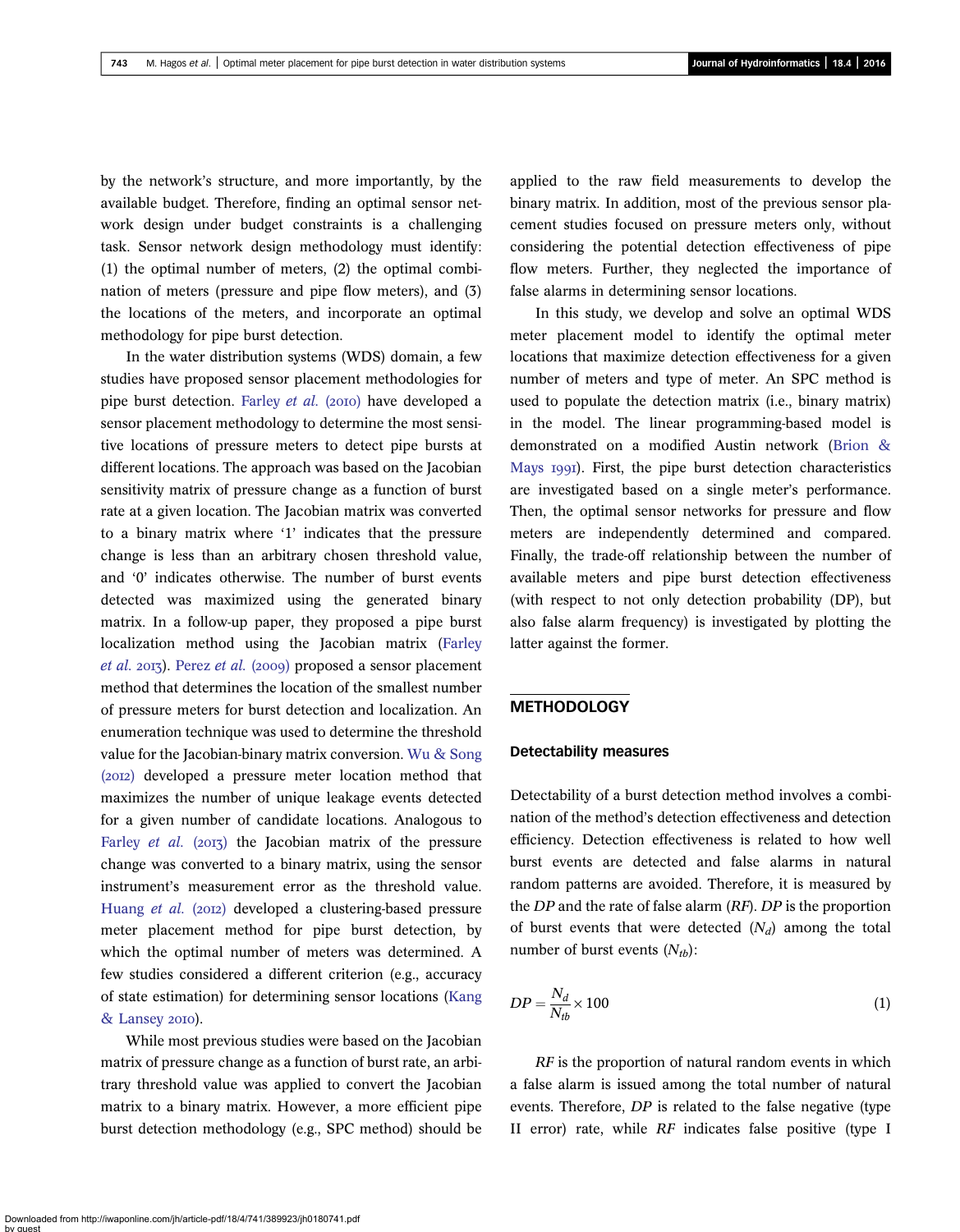error) rate. The receiver operating characteristic (ROC) curve ([Egan](#page-14-0)  $1975$ ), a graphical plot that illustrates the performance of a binary classifier system, is created by plotting the true positive rate against the false positive rate at various threshold settings. Therefore, the ROC curve for a sensor network for pipe burst detection displays plots of DP and RF for different number of meters to explore the trade-off between the two metrics.

Another measure of burst detection sensor network quality is detection efficiency, which evaluates how fast a burst event is detected. The average detection time (ADT, h), i.e., the averaged value of the time taken for detection, is used here as the detection efficiency indicator:

$$
ADT = \frac{\sum_{i=1}^{N_d} (t_{di} - t_{bi})}{N_d} \tag{2}
$$

where  $t_{di}$  is the time (h) of detection of the *i*th detected burst event, and  $t_{bi}$  is the time (h) of occurrence of the *i*th detected burst event. Normally,  $t_{bi}$  of a burst is not known in real life, so this statistic is tested using synthetic data. Given the same detection effectiveness (i.e., the same DP and RF), a sensor network with a shorter ADT is more favorable. As the detection time is infinite for a non-detected pipe burst, water utilities generally place more importance on the effectiveness measures than the ADT. In summary, to improve resilience, it is desirable to have a high DP, low RF, and low ADT.

# Binary integer programming model for optimal meter location

The optimal meter location model is posed as a binary integer programming problem that maximizes DP for a given number of meters  $(X_{max})$ .

$$
\text{Maximize } DP = \frac{\left(\sum_{i=1}^{N_{tb}} \alpha_i\right)}{N} \tag{3}
$$

subject to

$$
\alpha_i < \sum_{j=1}^m \left( D_{ij} \times X_j \right) \text{ for all } i \tag{4}
$$

$$
\alpha_i = 0 \text{ or } 1 \tag{5}
$$

$$
\sum_{j=1}^{m} X_j \le X_{max} \tag{6}
$$

where  $m$  is the total number of potential meter locations (i.e., total number of nodes or pipes). Prior to optimizing the system, a detection matrix  $(D)$  is generated. The rows and columns of D correspond to potential burst events and potential meter locations, respectively. The elements of **D** (i.e.,  $D_{ij}$ ) are 1 or 0, which indicate whether the *i*th burst event would be or would not be detected, respectively, by the jth meter. The development of D is described in detail below. The problem decisions are also binary and are denoted by the configuration vector  $(X)$ . If  $X_i = 1$ , a meter is placed at location  $j$  (zero for no meter). For a given burst event *i*, the product of  $D_{ij}$  and  $X_j$  in Equation (4) equals 1, if a meter is installed at location  $j$  ( $X_i = 1$ ) and the burst can be detected by the meter at that location  $(D_{ii} = 1).$ 

Figure 1 shows an example of a network with pressure meters installed at nodes 2 and 3. Therefore, the configuration vector has the element value of 1 for nodes 2 and 3, and 0 for the other nodes. The detection matrix shows the detection of four pipe bursts that occurred in the network, with a meter installed at each node. For example, event 3 can be detected only by the pressure meter at node 3, while event 4 can be detected by the meters at nodes 2 and 4.



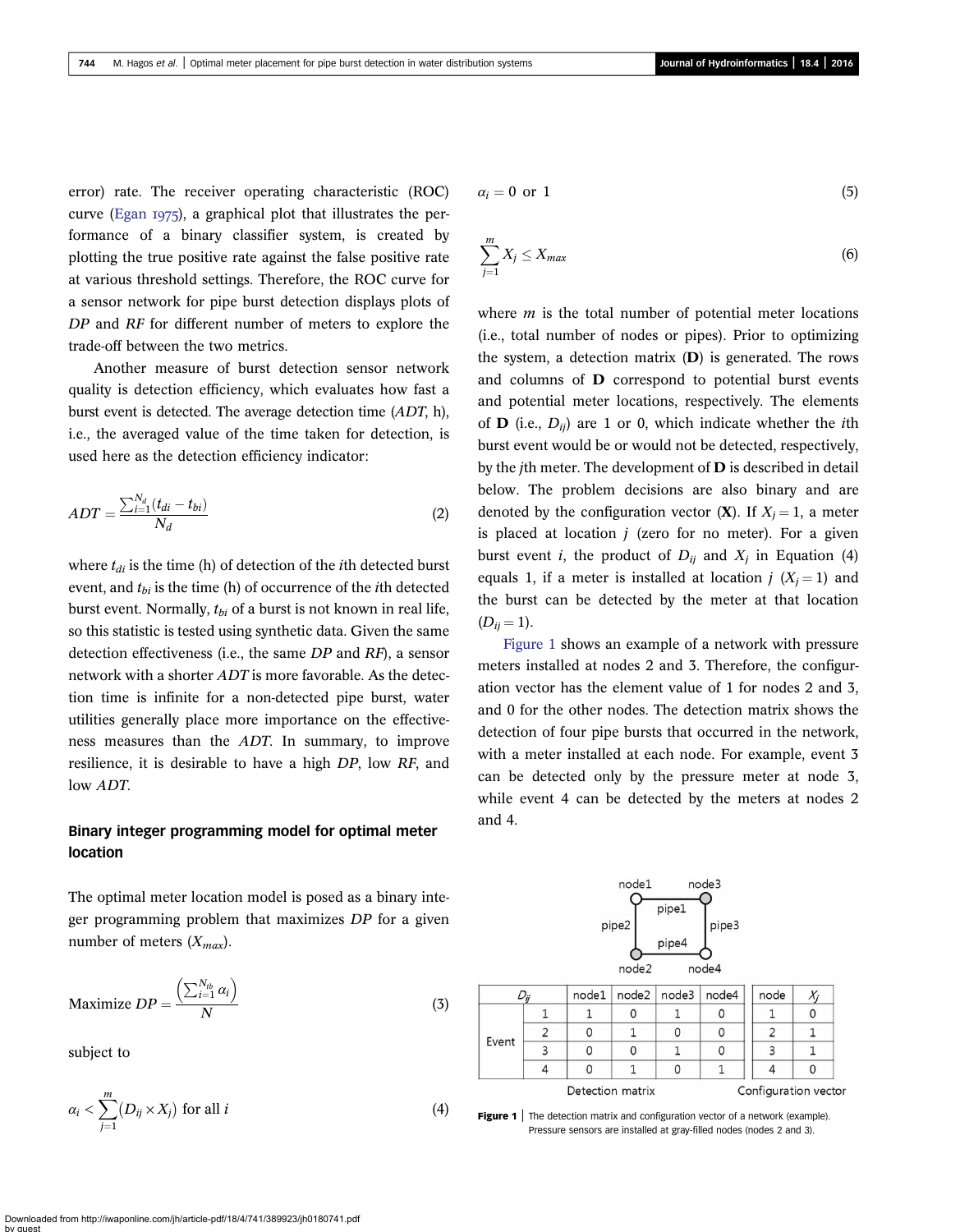<span id="page-4-0"></span>The problem's objective (Equation (3)) is to maximize DP that is computed from the intermediate binary problem variable  $\alpha_i$ . If one or more meters would detect burst *i*, then  $\alpha_i$  is set equal to 1 (Equations (4) and (5)). If all possible sets of meters are considered, the search space of the problem will be  $2^m$ . Here, the number of meters is included as a constraint (Equation (6)): (1) to reduce the search space, (2) to consider a field situation where the possibility of placing meters in the system is limited, and (3) to exclude the need for system-specific meter cost data.

Cost can be the main decision driver in this problem; the other drivers are meter types' access to power or SCADA data lines, and the location relative to these lines. For example, installing flow meters in a WDS is more expensive than installing pressure meters, because they require excavation, installation of a valve and a meter, backfilling, and pavement work ([Walski](#page-15-0) 2012). On the other hand, pressure meters can often be installed inexpensively on fire hydrants. The flow meter is also more expensive than a pressure meter. To minimize cost, the above problem could be modified by deleting Equation (6) and changing the objective to the cost of installed meters and introducing a budget constraint. Equation (3) would become a constraint with a lower bound on the acceptable DP. Similarly, the false alarm rate can also be bounded by adding a false alarm matrix similar to D, but corresponding to a set of nonburst conditions that some meter locations identify as bursts. An alternative approach is to minimize RF; this also requires a false detection matrix  $(D_f)$  analogous to D. The rows and columns of  $D_f$  correspond to natural random events and potential meter locations, respectively. As in the case of **D**, the elements of  $D_f$  ( $D_{f,ij}$ ) are 1 or 0 indicating whether a false alarm would be or would not be raised, respectively, on the ith natural event by the jth=meter.

## Overview of model development

The flow chart in Figure 2 shows the process followed to formulate the detection matrix D. For a given WDS, a period of random demands is simulated to determine the mean and variance of nodal pressures and pipe flow rates throughout a diurnal cycle. Demands are based on a historical record or a predicted range of variability. These statistics are the



**Figure 2** | Flowchart for the proposed optimal meter placement approach.

basis for the Shewhart control charts for each node or pipe. Shewhart control charts and the WEC detection rules form the foundation for this application, but other detection tools can be substituted, if desired.

Shewhart control charts plot the mean value (centerline) of the quality characteristics, thresholds on the expected upper and lower ranges of the variable, and warning limits (WLs) that are multiples of the standard deviation on each side of the mean value ([Figure 3\)](#page-5-0). The chart implicitly assumes that the quality characteristic is normally distributed [\(Surendran](#page-15-0) [et al.](#page-14-0) 2005; Jung et al. 2015).

To assess a sensor network's effectiveness, control measurements are generated considering randomness in nodal demands only, while out-of-control measurements are produced considering both random pipe bursts and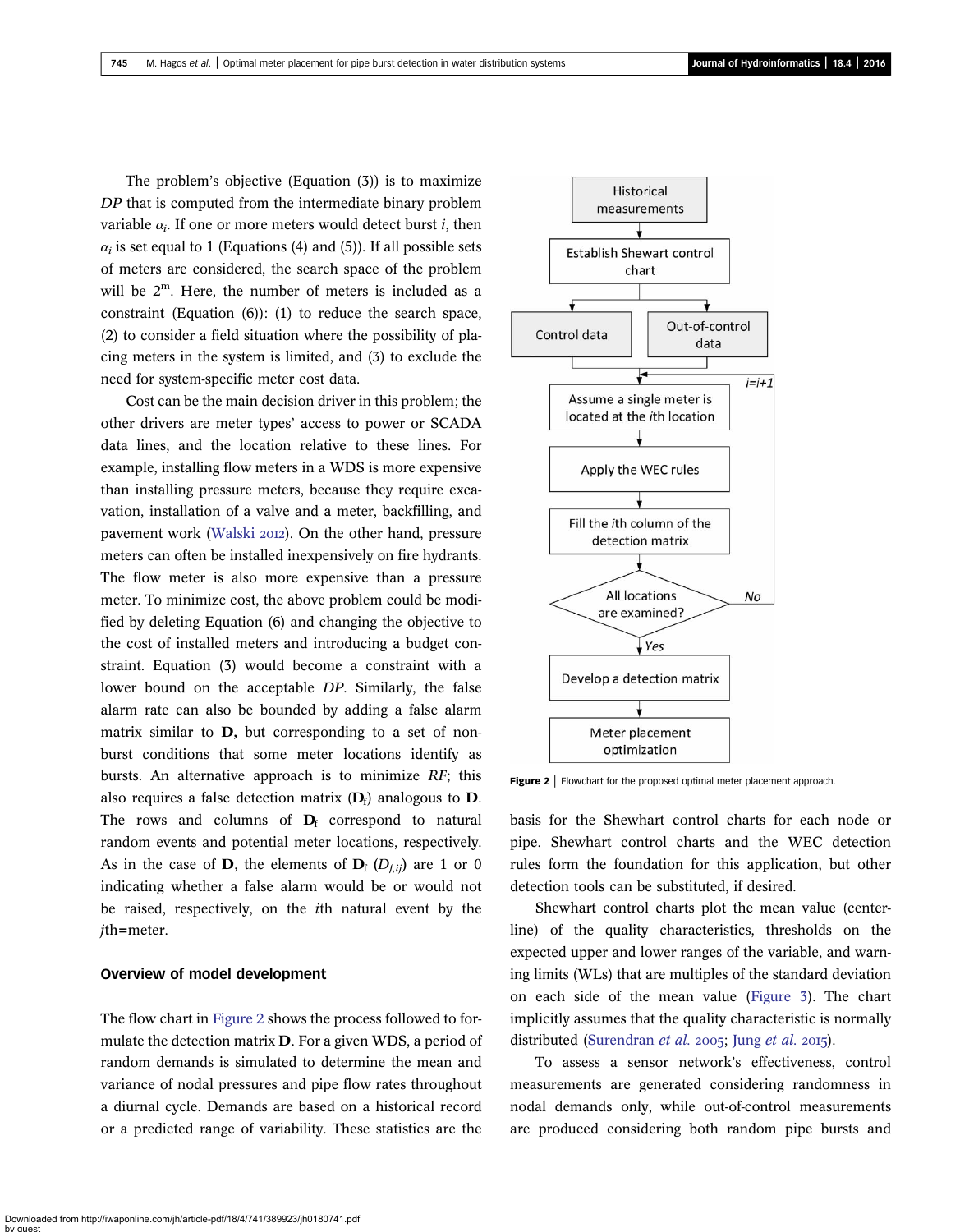<span id="page-5-0"></span>

Figure  $3$  | Representative Shewhart control charts (24 h) for (a) flow and (b) pressure at a representative location.

random demands. The latter is used to develop a detection matrix, and the former is used to form a false alarm matrix. For both conditions, the WEC rules described below are applied to detect the outliers. With the detection matrix **D**, the optimization problem (Equations  $(3)$ – $(6)$ ) can be formed and solved. The optimal locations to limit the frequency of false alarms are also determined. Therefore, the objective function is to minimize RF by replacing  $D_{ii}$ with  $D_{f,ii}$  in Equation (4).

# Burst simulation

Given the system state under normal operating conditions, the impacts of pipe failures are assessed to determine if they cause the system to go out of control at one or more locations. The pipe burst/leakage flow rate is a function of the pipe pressure at the burst location. A higher pressure causes more water loss out of the system. In this study, a pipe burst is modeled as an emitter in EPANET solver [\(Ross](#page-15-0)man 2000). The emitter flow is represented as a power function of nodal pressure as:

$$
q_{t,i} = C p_{t,i}^a \tag{7}
$$

where  $q_{t,i}$  is the burst flow at node *i* at time *t*, *C* is the emitter discharge coefficient,  $p_{t,i}$  is the pressure at node i at time t, and  $a$  is the emitter pressure exponent. [Lambert \(](#page-14-0)2001) conducted an experimental study to investigate the accuracy of the power function model represented by Equation (7), and provided guidelines on using the exponent a based on the pipe material and the level of burst/leakage. He has suggested that an exponent of 0.5 be used to simulate large detectable leakages in metal pipes, while an exponent of 1.0 (indicating a linear relationship between discharge and pressure) can be used if no information on the pipe material is available. [Fuchs-Hanusch](#page-14-0) et al.  $(2015)$  summarized and reported the exponent values derived from field and experimental studies, which cover various pipe materials and failure modes (e.g., round hole and longitudinal cracks). While a wide parameter range was observed for the exponent, the most commonly identified range was around 0.5 (May 1994; [Greyvenstein & van Zyl](#page-14-0) 2007; [Walski](#page-15-0) et al. ). To simulate pipe bursts of various magnitudes, the emitter discharge coefficient C is considered as a random variable.

# WEC rules

The WEC rules  $(1958)$  are a set of decision rules based on the Shewhart control chart for detecting non-random patterns in measured data ([Montgomery](#page-14-0) 2009). [Romano](#page-15-0) et al. (2010) modified the original WEC rules for WDS pipe burst detection and for identifying a non-random pattern, if the measured quality characteristic satisfies any of the following rules.

Rule 1. Any single measurement is beyond the  $\pm 4\sigma$  CL.

- Rule 2. Two out of three consecutive measurements are beyond the  $\pm 3\sigma$  WLs.
- Rule 3. Four out of five consecutive measurements are beyond the  $\pm 2\sigma$  WLs.
- Rule 4. Eight consecutive measurements are beyond the  $\pm 1\sigma$ WLs.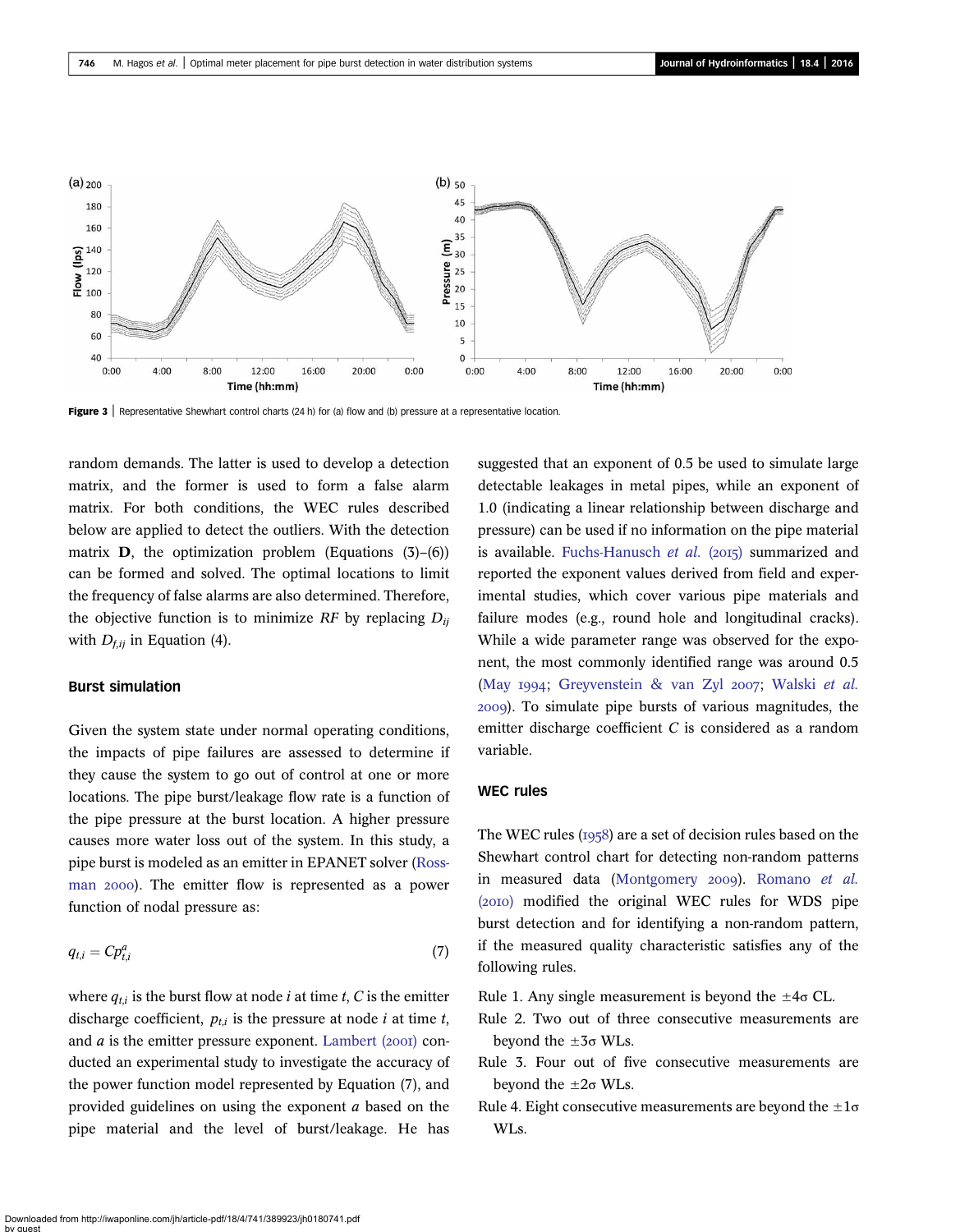The term  $\pm n\sigma$  refers to the warning/CL that is plus or minus  $n$  standard deviations from the mean. The WEC rules are applied to one side of the centerline at a time. In other words, a measurement on one side, immediately followed by a measurement on the other side of the centerline outside the WLs will not be taken into account as a non-random pattern. The WEC rules consider, at most, the eight most recent past measurements, having a potential to consider series of previous measurements in decision. Most of the previous detection methods used in sensor placement methodologies took into account a single/current measurement ([Farley](#page-14-0) et al. 2010; [Wu &](#page-15-0) [Song](#page-15-0) 2012).

The WEC rules are easy to implement with no parameters to be estimated. Jung [et al.](#page-14-0)  $(2015)$  confirmed that the WEC rules outperformed multivariate SPC methods with respect to DP. A DP of over 76% was obtained by applying the WEC rules when measurements of five meters are provided in a loop-dominated system. The DP increased up to 93% when pressure measurements of five meters are used for applying the WEC rules. On the other hand, application of the WEC rules results in relatively high false alarm rates when multiple meters are used. Therefore, determining the location of meters that yields minimum false alarm is also important while applying the WEC rules.

# Detection and false alarm matrix

The detection matrix (D) has binary elements in which the ith row lists all the pressure/pipe flow meters that detect the ith pipe burst as per the WEC rules; its jth column lists all the pipe bursts detected by the jth pressure/pipe flow meter. The following steps are followed to populate D ([Figure 2\)](#page-4-0).

- Step 1. Generate a large number of pipe bursts with random magnitudes and locations.
- Step 2. Generate 100 2-day traces of pressure/pipe flow measurements considering random demands and the pipe bursts generated in Step 1.
- Step 3. Assuming that the jth pressure/pipe flow meter is installed in the network, determine if the ith burst is detected by examining the post-burst pressure/pipe flow measurements as per the WEC rules.

Step 4. Set the element at the jth column's ith row as 1 if the ith pipe burst is detected by the jth meter and 0 otherwise.

Step 5. Repeat Step 4 for all pipe bursts  $(i = 1, ..., N)$ .

Step 6. Repeat Steps 3–5 for all pressure/pipe flow meters  $(j = 1, \ldots, m).$ 

To identify the optimal meter locations that yield minimum false alarm rates, a false alarm matrix can be developed in a similar manner, but constructed for random demand conditions without pipe bursts. The false alarm matrix has binary elements in which the ith row lists all pressure/pipe flow meters that raise a false alarm from the measurements resulting from the ith series of natural variability.

## APPLICATION NETWORK

The optimal meter placement model was applied to a modi-fied Austin network ([Brion & Mays](#page-14-0) 1991). The modified network is a branch-dominated transmission system with several looped subareas. It consists of 125 nodes, a fixed head reservoir, 90 pipes, and seven pumps. The pipe sizes range from  $152 \text{ mm}$  (6 in) to  $1,829 \text{ mm}$  (72 in). Three out of the seven pumping units were consistently operated.

Following the flowchart shown in [Figure 2](#page-4-0), three time series sets were generated. First, a normal 2,000-day trace of the nodal pressures and pipe flow rates at a 5 min step was generated using the network's hydraulic model, and this was used to calculate the time-varying mean and standard deviation of the quality characteristics. Normal random nodal demands were inputted to the models. The nodal demands were assumed to be spatially uncorrelated and each one was assumed to have a coefficient of variation of 0.1 based on the study by Kang  $&$  Lansey (2009). The demands have a strong temporal correlation because of the diurnal pattern ([Figure 4](#page-7-0)).

The other data sets were (1) a control sample and (2) the out-of-control set used to construct the false alarm and detection matrices, respectively. The control sample considers only natural demand randomness. The outof-control data set includes demand randomness and pipe bursts. In total, 100 burst events and 100 natural random events were considered. The random burst characteristics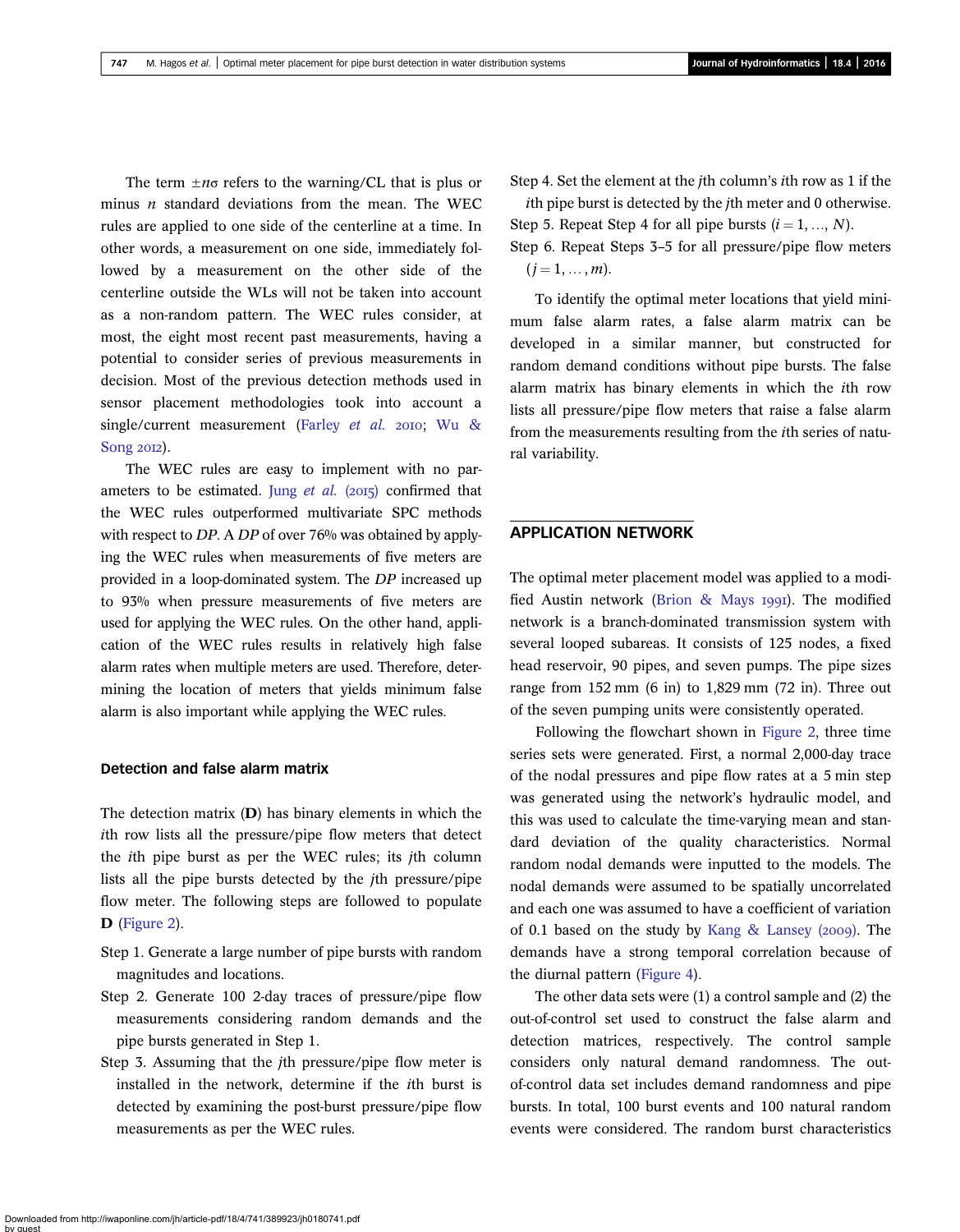<span id="page-7-0"></span>

Figure 4 | Diurnal demand pattern repeated twice for 24 h.

are the burst location, initiation time, and burst magnitude. The burst magnitude is defined by the emitter coefficient  $C$ that was assumed to be uniformly distributed over the range of 1 to 50. A leakage exponent a of 0.5 is used for all the bursts. The resulting burst magnitudes ranged from 0.1 to 3.3% of the total system mean demand (726 lps). The quality characteristics' control and out-of-control measurements from a location were provided at a time for evaluation as per the WEC rules to populate the false alarm and detection matrices, respectively.

Shewhart control charts with a centerline, three WLs, and a single CL were constructed from the historical data set generated [\(Figure 3\)](#page-5-0) for each potential meter location (i.e., all nodes and pipes). The mean nodal pressures and pipe flow rates vary over time because of the diurnal demand pattern. While the variances of pipe flow rates are relatively constant through the day, the nodal pressures have high uncertainty during peak demand hours, resulting in wider CLs. Low variations in nodal pressure were observed at night and early morning because of the low demand and low variability during these periods. Control and out-of-control measurements were evaluated as per the WEC rules, using the Shewhart control chart for the desired meter location, to construct the false alarm and detection matrices, respectively. The results for a pressure meter installed at node 15 and representing 15 burst events are summarized in Table 1.

A number of assumptions and simplifications were made in this hypothetical case study: (1) the hydraulic

| Event<br>ID  | <b>Location (node</b><br>ID) | <b>Burst time</b><br>index* | <b>Detection time</b><br>index | Time to detect<br>(h) | <b>Emitter</b><br>coefficient | <b>Burst flow rate</b><br>(lps) | <b>Detection</b><br>(Yes/No) | Detected by<br>rule |
|--------------|------------------------------|-----------------------------|--------------------------------|-----------------------|-------------------------------|---------------------------------|------------------------------|---------------------|
| $\mathbf{1}$ | 89                           | 307                         | 314                            | 0.6                   | 29                            | 16.6                            | Yes                          | 4                   |
| 2            | 77                           | 345                         |                                |                       | 8                             | 4.0                             | No                           |                     |
| 3            | 26                           | 522                         |                                |                       | 13                            | 6.5                             | No                           |                     |
| 4            | 22                           | 504                         | 910                            | 33.8                  | 15                            | 7.5                             | Yes                          | 1                   |
| 5            | 35                           | 56                          | 57                             | 0.1                   | 41                            | 22.2                            | Yes                          | 1                   |
| 6            | 76                           | 291                         | 313                            | 1.8                   | 27                            | 14.4                            | Yes                          | 1                   |
| 7            | 108                          | 378                         | 540                            | 13.5                  | 32                            | 18.3                            | Yes                          | 1                   |
| 8            | 99                           | 444                         | 848                            | 33.7                  | 9                             | 5.2                             | Yes                          | 1                   |
| 9            | 48                           | 92                          |                                |                       | 13                            | 7.3                             | No                           |                     |
| 10           | 59                           | 92                          | 281                            | 15.8                  | 29                            | 15.5                            | Yes                          | 4                   |
| 11           | 94                           | 516                         | 563                            | 3.9                   | 48                            | 27.4                            | Yes                          | 2                   |
| 12           | 5                            | 320                         | 330                            | 0.8                   | 45                            | 20.1                            | Yes                          | $\mathbf{1}$        |
| 13           | 5                            | 58                          | 586                            | 44.0                  | 23                            | 10.3                            | Yes                          | 3                   |
| 14           | 34                           | 316                         | 320                            | 0.3                   | 38                            | 20.5                            | Yes                          | 2                   |
| 15           | 61                           | 406                         |                                |                       | 10                            | 5.3                             | No                           |                     |

Table 1 | Detection information using pressure meter at node 15

#### Burst events

\*Burst time index refers to the index of time, starting from a value of 0 at midnight and increasing by 1 every 5 min.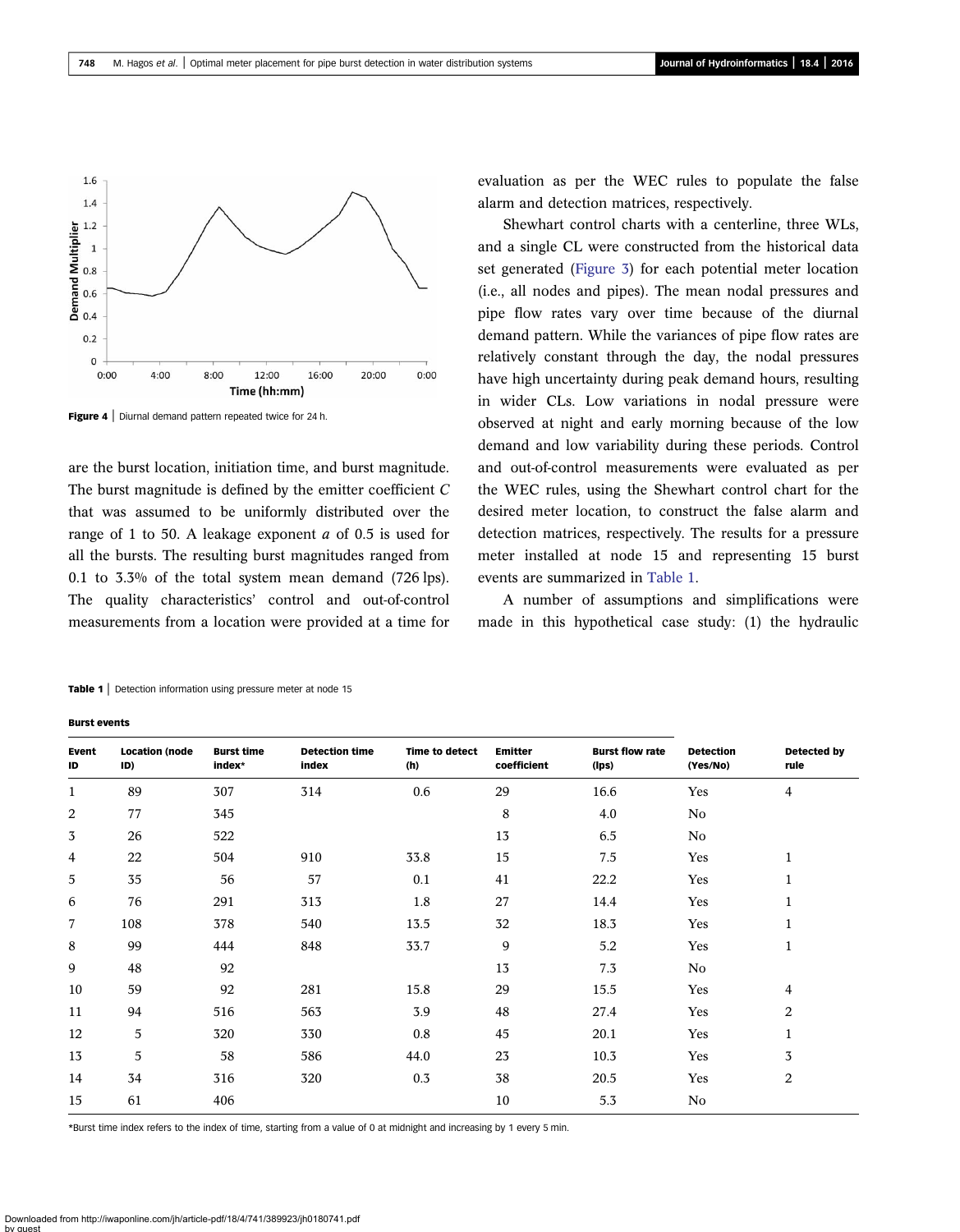<span id="page-8-0"></span>model perfectly represents the real system; (2) the pipe roughness coefficients and other system parameters are known with certainty; (3) a burst that is not detected within 48 h after its occurrence is considered as a nondetected event; (4) a natural random event that does not cause a false alarm within 48 h is considered as a nonfalse alarming event; (5) only one burst occurs in a span of 48 h; (6) the measurement error of a meter is negligible; (7) measurements are available every 5 min without any missing measurement; (8) only one meter is installed per node/pipe; and (9) the pressure and pipe flow rates are



normally distributed around their mean centerlines in the Shewhart control chart, as confirmed in the study by [Jung](#page-14-0) *[et al.](#page-14-0)* ( $2015$ ). In order to compare alternative pressure/pipe flow meters' configurations, detectability measures (Equations (1) and (2)) are calculated.

# APPLICATION RESULTS

#### Impact of pipe burst characteristics on detectability

A histogram of DP for pressure and flow meters is given in Figure 5. Nearly all the pressure meters have a DP of approximately 70%, while the pipe flow meters generally have relatively low DPs. The few locations with low DPs are in the fringes of the network. In many cases, common events are detected by all the pressure meters, as shown in Figure 6(a) (heat plot of detections on the vertical axis and meters on the horizontal axis). Each flow meter detects different events (Figure  $6(b)$ ). A black spot indicates that a burst is detected by the given meter, so a dark row shows detection by many meters. In this case, 63% of the bursts Figure 5 | Histogram of detection probability (DP) by the meters. <br>
are detected by all the pressure meters ([Figure 7\)](#page-9-0). The



Figure 6 | Detection matrix of (a) pressure meters (100 events (vertical) by 125 nodes (horizontal)) and (b) flow meters (100 events by 90 pipes) with black fill at the cell (i, j) indicating that the event  $i$  was detected by meter  $j$ .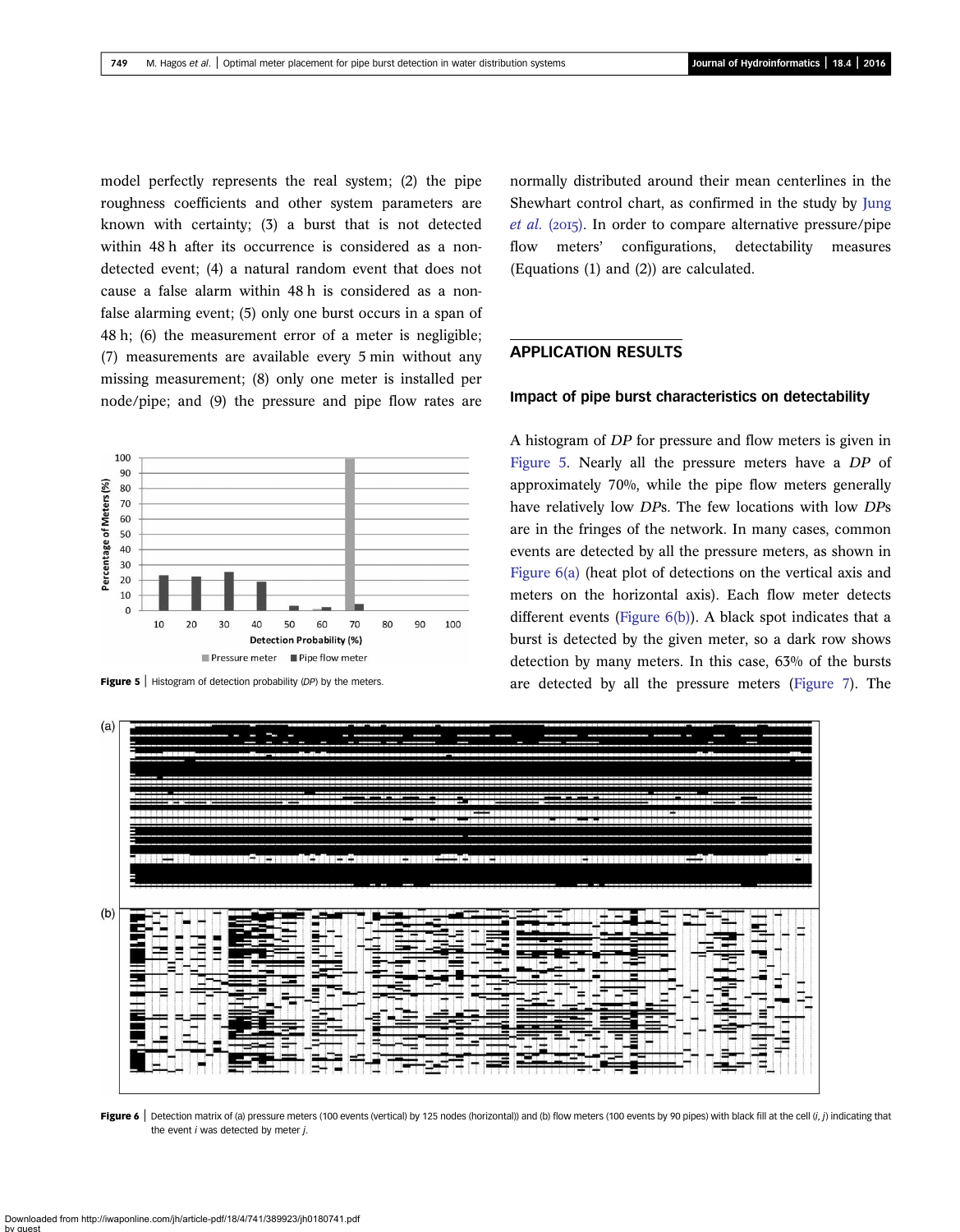<span id="page-9-0"></span>

Figure 7 | Histogram of percentage of meters by number of events.

remaining 37% are identified by much smaller subsets; this result suggests the need for a study of the optimal sensor placement problem. However, burst detection by meters at many locations raises questions on the value in locating a burst after a detection using pressure meters that is beyond the scope of this study.

The sensitivity of flow meters to pipe bursts is dependent on their location [\(Figures 5](#page-8-0) and 8). The maximum flow meter DP of 66% was for the pipe connecting the source to the pump station. The other flow meters with DP higher than 60% also have high flow rates (the pipe just downstream of the pump station, the transmission pipe closest to the pump station, and a distribution pipe within the southwestern loop). This result is reinforced by the plot of DP versus flow rate ([Figure 9\)](#page-10-0), which suggests that transmission lines are the best locations for flow meters. In practice, therefore, flow meters are installed on each inlet pipe (i.e., transmission pipe) in a DMA-structured net-work [\(Alkasseh](#page-14-0) et al.  $20I_3$ ). It is important to note that while many pressures meters can detect a large set of the same bursts, each flow meter detects fewer events that are likely to be more localized (Figure  $6(b)$ ). As might be expected, the ratio of the number of meters that detect a pipe burst to the total number of meters (i.e., detection rate) is related to the burst magnitude ([Figure 10\)](#page-10-0). All the bursts greater than 1.2% of the total demand were detected by all the pressure meters, while only some of the flow meters identified the bursts.

The RFs are small for most pressure and flow meters in this system. A few flow meter locations did have high RFs (e.g., a distribution pipe within the southeast loop has an RF of 50%) ([Figure 11](#page-10-0)).

Demand and time of day are important factors affecting pipe burst detection. Most bursts were detected at night and early morning because the low demand and pressure/flow variability during these periods makes it easier to detect out-of-control signals in the pressure measurements [\(Figures](#page-5-0) [3\(b\)](#page-5-0) and [12](#page-10-0)). Therefore, in a DMA-structured network, the minimum night flow measured at the inlet pipe is generally



Figure 8 | Spatial distribution of (a) DP and (b) RF with flow meters. The node size and link thickness are proportional to DP or RF.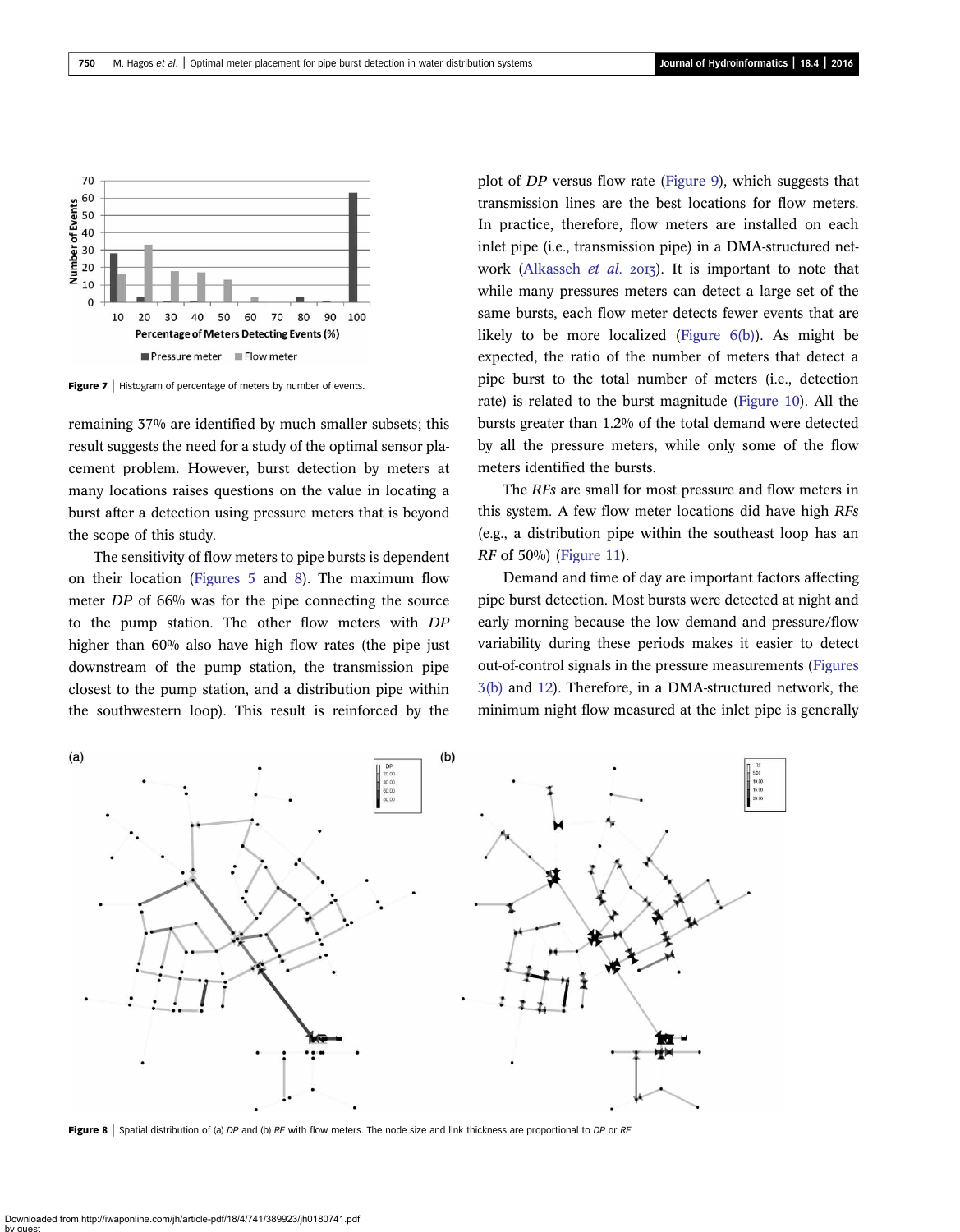<span id="page-10-0"></span>

**Figure 9** | Histogram of flow meter *DP* versus mean pipe flow rate.



Figure 10 | Detection rate as a function of burst flow rate for flow and pressure meters.



Figure 11 | Histogram of rate of false alarm  $(RF)$  by the meters.



**Figure 12** | Histogram of detected events by the detection time for a pressure meter at node 15.

used to detect leakages/pipe bursts in a DMA. As the customer demand is at its lowest at night, the leakage/pipe burst component is at its highest percentage of the inlet flow at night ([Sturm & Thornton](#page-15-0) 2005; [Alkasseh](#page-14-0) et al. 2013).

Figure 13 shows the number of detected events for each of the triggering WEC rules for two representative meters. Most of the bursts detected by the pipe flow meter were identified by Rule 1 that flags an event when any single measurement falls beyond the  $\pm 4\sigma$  CL; that is, a sudden large discrepancy from the historical mean causes an alarm. On the other hand, pressure meter alarms were more often triggered by consistent small pressure shifts. Fifty-seven percent of the events detected by the pressure meters were identified by Rules 3 and 4 that required four out of five consecutive measurements to fall beyond the  $\pm 2\sigma$  WLs, and eight consecutive measurements to fall beyond the  $\pm 1\sigma$  WLs, respectively. Therefore, detectability may be improved if an SPC method that takes into account a long measurement history is applied to the pressure measurements (Jung *[et al.](#page-14-0)* 2015).

#### Optimal meter placements

The meter location problem (Equations (3)–(6)) was solved for the Austin system for pressure meters with  $X_{max}$  ranging from 1 to 125. For pipe flow meters, a maximum of 90 pressure meter locations was available. The RF for the best DP set was computed. In addition to optimizing the DP, meter locations that minimized false alarm were also determined. The three results were combined in the ROC curves. A hundred random pipe bursts events were considered for the optimization. The detection and false alarm matrices had dimensions of 100 by 125 binary matrices for pressure



Figure 13 | Histogram of events detected by the individual WEC rules that triggered an alarm.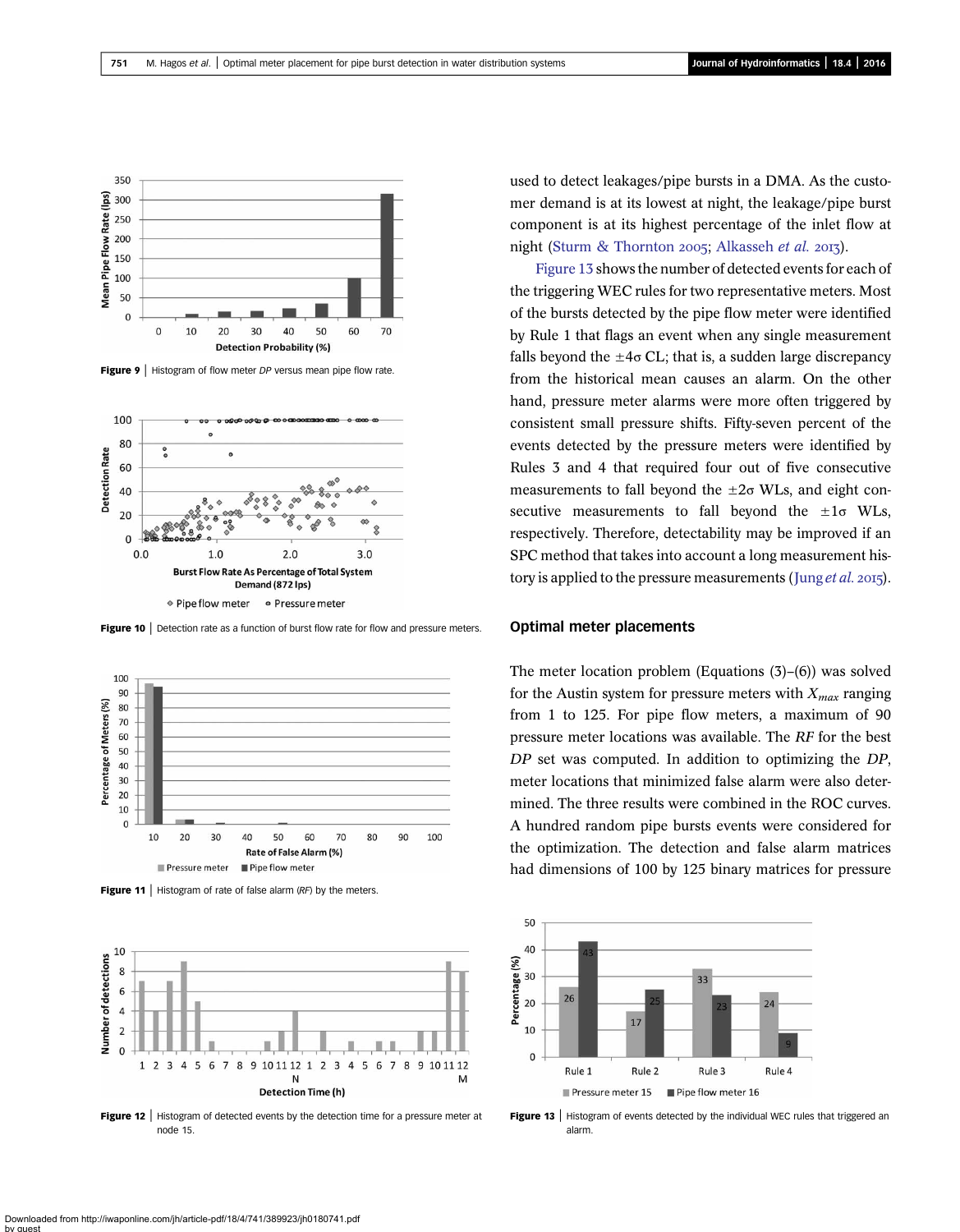meters, and 100 by 90 for flow meters. The binary integer programming problem was solved by the general reduced gradient [\(Abadie](#page-14-0) 1970) nonlinear solver in Microsoft Excel 2007. The solver was implemented on a 3.4 GHZ Intel Core i7 Quad processor with 8 GB of memory, running Window 7. A CPU time of approximately 0.27 s was required to find an optimal solution of the problem with a predefined number of available meters.

Figures 14 and 15 show the optimal pressure and flow meter locations, respectively, for  $X_{max}$  ranging from 1 to 4. While the optimal flow meter locations were near the source (Figure 15), the best sites for pressure meters were in the distal network locations (Figure 14). For example, when only a single meter was permitted, a pressure meter was installed at node 98 within the northeast loop with a DP of 68% (Figure 14), while a flow meter was installed in pipe 2 with a DP of 63% (Figure 15). Although node 98 is an optimal location for the pressure meter, many other nodes in this system provide almost equivalent coverage. In the case of two allowable pressure meters, the meters were located in the north end of the network at nodes 58 and 65. On the other hand, one of the two flow meters was located at the source connecting pipe, while the other meter was installed within the southwestern loop. Similarly,



**Figure 14** | Optimal pressure meter locations when one to four meters are installed and DP is maximized. The value in each box is the node number, with the superscript denoting the allowable number of meters in the sensor network.



**Figure 15** | Optimal flow meter locations when one to four meters are installed and  $DP$  is maximized. The value in each box is the pipe number, with the superscript denoting the allowable number of meters in the sensor network.

one of the four flow meters was located near the source (Figure 15). It may be noted that several optimal or nearoptimal solutions are available. As more meters were used, the ADT decreased sharply.

The differences in the optimal meter layout are because of the hydraulic characteristics of pressure and pipe flows. The pressure meter location having the most information for pipe burst detection is at the end of the network, because the pressure will drop when any nodal demand in the system is increased because of higher upstream head losses. On the other hand, the best flow meter location is in the pipes near the source, because pipe flows are affected most by the changes in flow downstream of the meter location.

[Figures 16](#page-12-0) and [17](#page-12-0) show the meter locations that minimize the RF. In contrast to the best DP locations, pressure meters were located near the source, and flow meters were installed in pipes in the network extremities. For example, a single flow meter's location that yields the lowest false alarm rate is pipe 91 which is connected to a dead end node. The pipe flows at the local pipes provide little information to detect a burst. This result demonstrates that maximizing the DP and minimizing the RF are contradictory goals, and the best DP locations are not likely to be the minimum RF locations. In practice, an alternative is to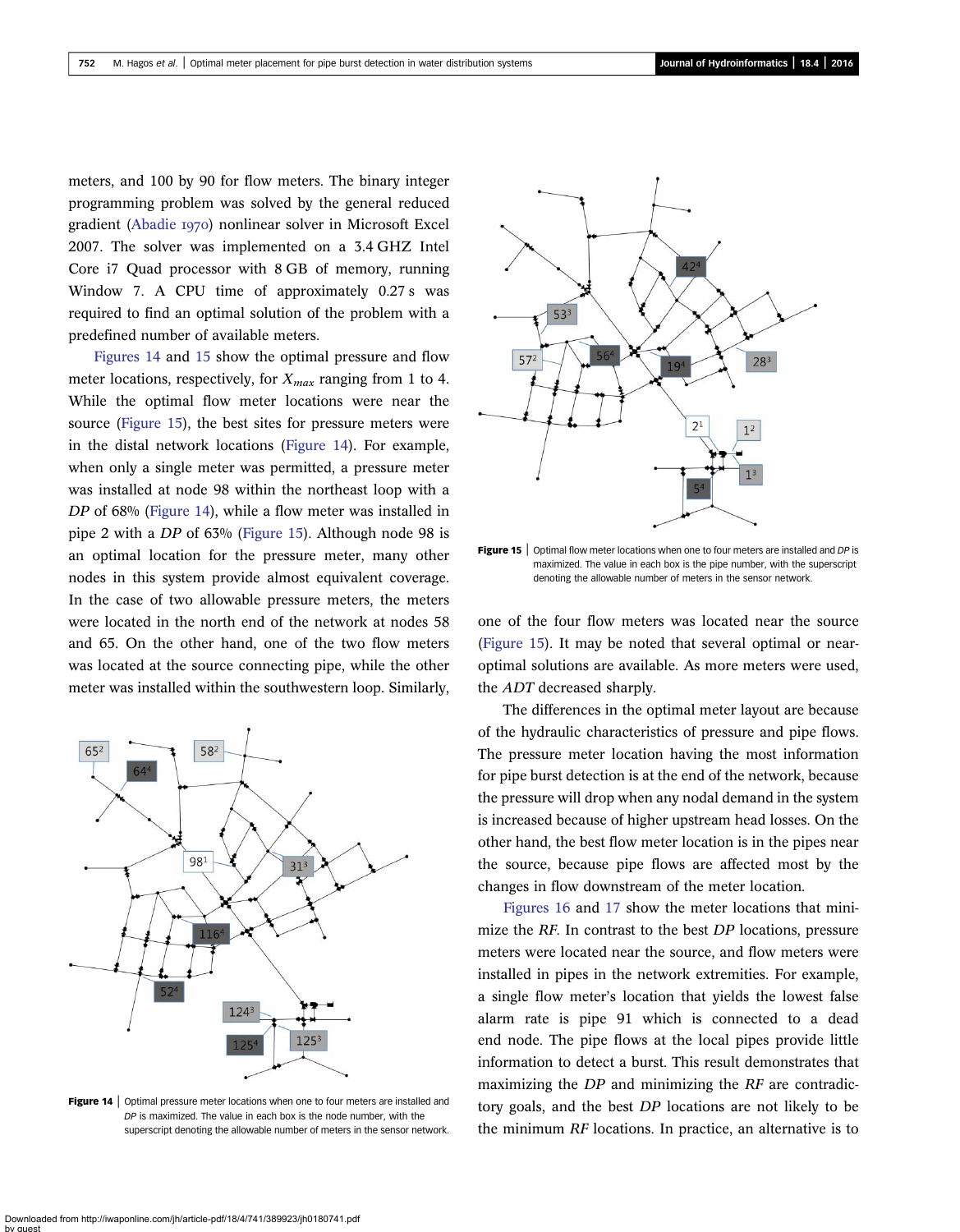<span id="page-12-0"></span>

Figure 16 | Optimal pressure meter locations when one to four pressure meters are installed and RF is minimized.



**Figure 17** | Optimal flow meter locations when one to four meters are installed and  $RF$  is minimized.

install sensors at both the best DP and minimum RF locations, and determine an alarm considering the decisions made from the two locations.

The ROC curves provide information on the trade-off between DP and RF. As the number of meters in the

sensor network increases, both DP and RF increase. [Figures 18\(a\)](#page-13-0) and [18\(b\)](#page-13-0) show the ROC curves for the pressure and flow meters, respectively. The x-axes represent the percentage of nodes ([Figure 18\(a\)](#page-13-0)) or pipes [\(Figure 18\(b\)\)](#page-13-0) with the installed meters, and the y-axes represent the pipe burst detection and false alarm rates, respectively, in the two figures. For a given number of meters, the optimal meter placement model identified their best locations in the network. Pressure and flow meter sensor networks were determined independently. The RF computed for the optimal DP sensor networks and the minimum RF for the same number of meters are also plotted.

Both meter types show a rapid increase in DP when the sensor network has only a few meters. For example, the five optimally located pressure meter network (meter installation level of 4%) has a DP of 72%, while the best five flow meter network (meter installation level of 5.6%) has a DP of 87%. When 10% of the pipes are monitored with flow meters, the DP is nearly 100%, and the DP is virtually 100% with 37 flow meters (meter installation level of 30%) [\(Figure 18\(b\)](#page-13-0)). The highest DP for pressure meters is approximately 82%. Although the DP is higher for flow meters, the false alarm rate is also high. The RF for the optimal pressure meters is consistent and lies between 10 and 20%. On the other hand, increasing the number of flow meters increases the RF until an RF of approximately 96% is reached.

# SUMMARY AND CONCLUSIONS

Burst detectability is related to the magnitude of the burst and proximity to a sensor. Given the ability to install meters at many locations, it is difficult to identify the best sensor locations using only engineering judgment. Hence, a general optimal meter placement model to maximize the detectability of pipe bursts has been formulated as a binary integer optimization problem, and solved for a real network with hypothetical demands. The model designs a sensor network that attempts to detect a set of randomly generated bursts.

A multi-step process is required to formulate the meter placement problem, including: (1) developing Shewhart control charts for each possible flow and pressure meter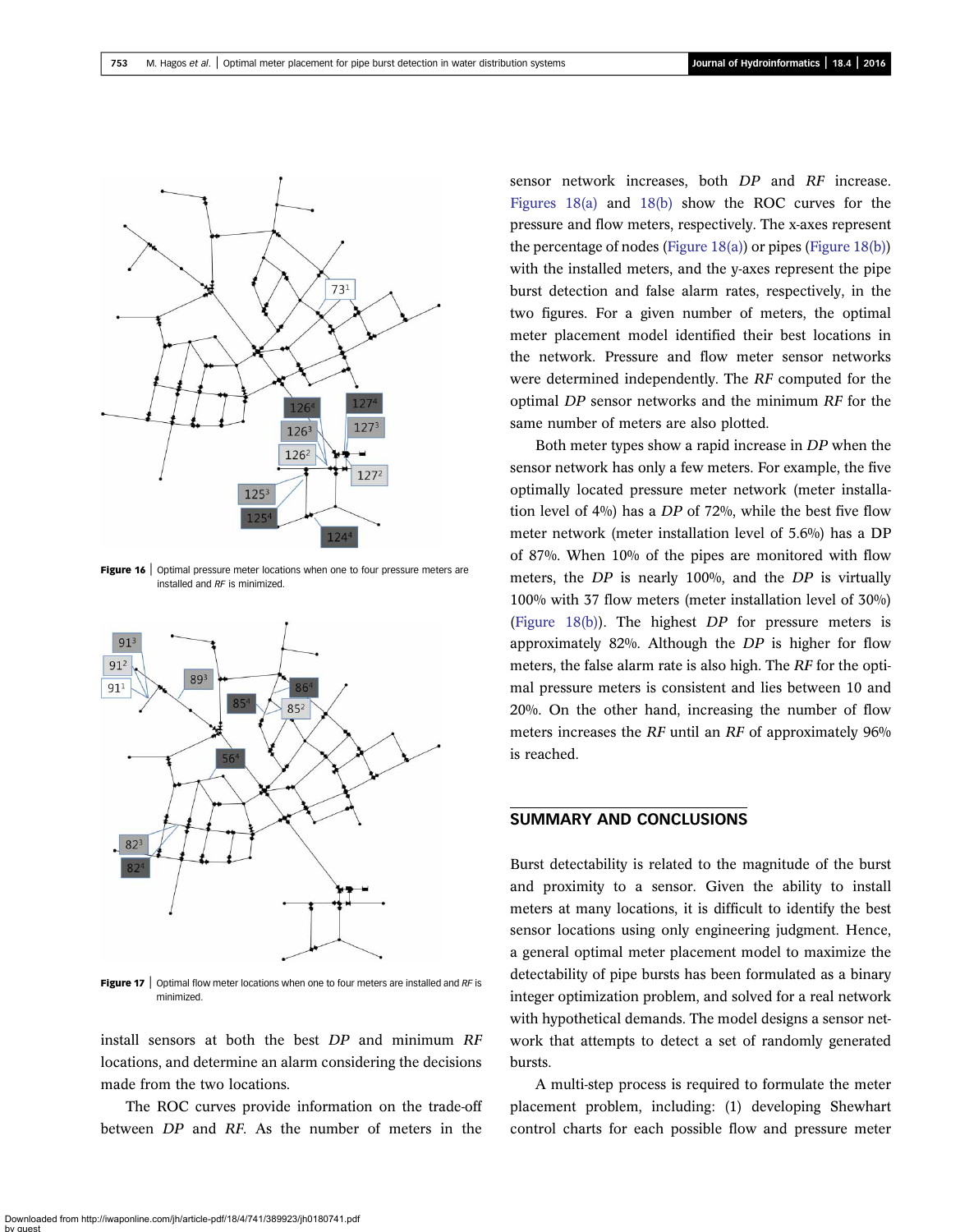<span id="page-13-0"></span>



location using the network's hydraulic model and random nodal demands; (2) generating control and out-of-control events to test the sensor network's ability to detect anomalies; (3) applying the WEC rules to produce false alarm and detection matrices for the test events; and (4) solving the binary integer optimization problem. Two objective functions, to maximize the DP and minimize the RF, were posed while constraining the allowable number of meters. The ROC curves were evaluated for the resulting designs, and the sensitivities of DP and RF were investigated with respect to the level of available information.

Prior to solving the optimization problem, the results from the first three process steps were studied to better understand the burst detection monitoring. Pipe burst detection characteristics were investigated based on a single meter's performance. Most pressure meters had a DP of approximately 70%, which is much higher than the overall DP of the flow meters. On the other hand, the RF was less than 10% regardless of the type of meter. Many pressure meters can detect a large set of the same bursts, while each flow meter detects fewer events that are likely to be more localized. Finally, most pipe bursts were detected at night and early morning because of low demand variability during these periods.

The optimal sensor networks were distinctly different depending on whether pressure or flow meters were installed. While maximizing the DP, the pressure meters were located at distal locations relative to the water source, while the pipe flow meters were installed near the source. The meter locations that yield minimum false alarm were also identified. The results were opposite to those corresponding to the best DP locations. The optimum location for pressure meters is near the source, while the optimum location is near the end of the network for pipe flow meters. It appears that the downstream nodes are impacted more by bursts due to higher head losses that accumulate through the network during a burst. Conversely, the flow at the upstream pipes is more sensitive to the downstream anomalies. The ROC curves for the alternative pressure and pipe flow meters showed that using many pipe flow meters could detect all the pipe bursts when the maximum DP with the pressure meters was 82%. As flow meters are vulnerable to false alarms, using pressure meters is likely to be more valuable for pipe burst detection in the modified Austin network.

The proposed sensor placement model employed the WEC rules which are the easiest to implement, as there are no parameters to be estimated. However, other SPC methods with higher detection effectiveness, such as CUSUM and EWMA can replace the WEC rules for improving detectability, although the system-specific parameters should be estimated by paying high computational costs.

This study has several limitations that future research must address. First, as in most sensor network designs, the layout is based on a limited set of conditions. Here, we have defined a set of bursts; the final design may be biased by this set, and some study should be conducted to determine how large a set is needed to converge to a consistent design. Multiple simultaneous bursts can be generated and provided for burst detection. Second, this study determined the optimal locations for pressure and flow meters independently. The optimal combinations of pressure and flow meters and their locations can be determined with a small extension of the posed model. Along this line, meter costs and a budget constraint can be included in the optimization model, instead of only limiting the number of meters. Third,

Downloaded from http://iwaponline.com/jh/article-pdf/18/4/741/389923/jh0180741.pdf by guest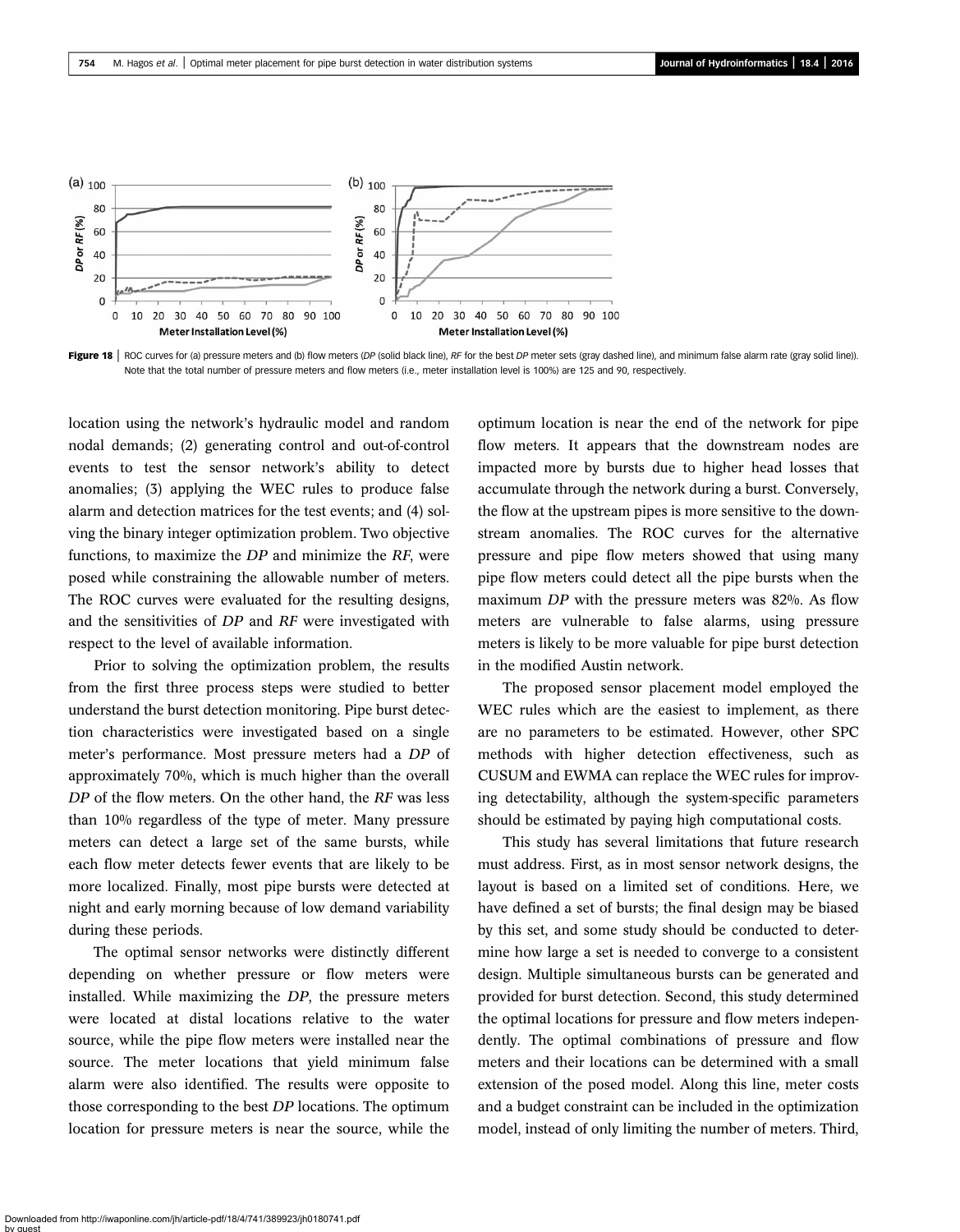<span id="page-14-0"></span>as confirmed from this study, a trade-off exists between DP and RF. Multi-objective optimal meter placement problems can be formulated to minimize total meter cost and RF and maximize DP. This study and the previous studies focused on burst occurrence detection. However, since all the pressure meters detect the same set of bursts, they provide little information on where the burst is located. To provide a truly effective monitoring system, it is necessary to simultaneously consider the possibility of detecting and locating bursts, while minimizing false alarms and detection time. Finally, the proposed approach can be applied to detect real-life bursts by including additional preprocessing steps such as raw measurement filtering.

# ACKNOWLEDGEMENTS

This material is based in part upon the work supported by the National Science Foundation under Grant No. 0835930. The opinions, findings, and conclusions or recommendations expressed in this material are those of the author(s) and do not necessarily reflect the views of the National Science Foundation.

# **REFERENCES**

- Abadie, J. 1970 Application of the GRG method to optimal control problems. In: Integer and Nonlinear Programming (J. Abadie, ed.). North-Holland Publishing Company, Amsterdam, North Holland, The Netherlands, pp. 191–211.
- Alkasseh, J., Adlan, M., Abustan, I., Aziz, H. & Hanif, A. Applying minimum night fl[ow to estimate water loss using](http://dx.doi.org/10.1007/s11269-012-0247-2) [statistical modeling: a case study in Kinta Valley, Malaysia](http://dx.doi.org/10.1007/s11269-012-0247-2). Water Resour. Manage. 27 (5), 1439–1455.
- Andersen, J. & Powell, R. 2000 [Implicit state-estimation technique](http://dx.doi.org/10.1016/S1462-0758(00)00050-9) [for water network monitoring](http://dx.doi.org/10.1016/S1462-0758(00)00050-9). Urban Water J. 2, 123–130.
- Brion, L. & Mays, L. 1991 [Methodology for optimal operation of](http://dx.doi.org/10.1061/(ASCE)0733-9429(1991)117:11(1551)) [pumping stations in water distribution systems](http://dx.doi.org/10.1061/(ASCE)0733-9429(1991)117:11(1551)). J. Hydraul. Eng. 117 (11), 1551–1569.
- Egan, J. P. 1975 Signal Detection Theory and ROC Analysis. Series in Cognition and Perception, Academic Press, New York, **IISA**
- Farley, B., Mounce, S. & Boxall, J. 2010 [Field testing of an optimal](http://dx.doi.org/10.1080/1573062X.2010.526230) [sensor placement methodology for event detection in an urban](http://dx.doi.org/10.1080/1573062X.2010.526230) [water distribution network.](http://dx.doi.org/10.1080/1573062X.2010.526230) Urban Water J. 7 (6), 345–356.
- Farley, B., Mounce, S. & Boxall, J. 2013 [Development and](http://dx.doi.org/10.1061/(ASCE)WR.1943-5452.0000290) field [validation of a burst localization methodology.](http://dx.doi.org/10.1061/(ASCE)WR.1943-5452.0000290) J. Water Resour. Plann. Manage. 139 (6), 604–613.
- Fuchs-Hanusch, D., Steffelbauer, D., Gunther, M. & Muschalla, D. 2015 [Systematic material and crack type speci](http://dx.doi.org/10.1080/1573062X.2014.994006)fic pipe burst outfl[ow simulations by means of EPANET2](http://dx.doi.org/10.1080/1573062X.2014.994006). Urban Water J. 13 (2), 108–118.
- Greyvenstein, B. & van Zyl, J. E. 2007 [An experimental](http://dx.doi.org/10.2166/aqua.2007.065) [investigation into the pressure](http://dx.doi.org/10.2166/aqua.2007.065)–leakage relationship of some [failed water pipes.](http://dx.doi.org/10.2166/aqua.2007.065) J. Water Supply Res. Technol.-AQUA 56 (2), 117–124. doi:10.2166/aqua.2007.065.
- Huang, H., Tao, T. & Xin, K. 2012 Optimal pressure meters placement for bursts detection based on SOM. In: Proceedings of the 14th Water Distribution Systems Analysis Conference, Adelaide, Australia.
- Jung, D., Kang, D., Liu, J. & Lansey, K. 2015 [Improving the](http://dx.doi.org/10.2166/hydro.2014.101) [rapidity of responses to pipe burst in water distribution](http://dx.doi.org/10.2166/hydro.2014.101) [systems: a comparison of statistical process control methods](http://dx.doi.org/10.2166/hydro.2014.101). J. Hydroinform. 17 (2), 307–328.
- Kang, D. & Lansey, K. 2009 [Real-time demand estimation and](http://dx.doi.org/10.1061/(ASCE)HY.1943-7900.0000086) confi[dence limit analysis for water distribution systems.](http://dx.doi.org/10.1061/(ASCE)HY.1943-7900.0000086) J. Hydraul. Eng. 135 (10), 825–837.
- Kang, D. & Lansey, K. 2010 [Optimal meter placement for water](http://dx.doi.org/10.1061/(ASCE)WR.1943-5452.0000037) [distribution system state estimation](http://dx.doi.org/10.1061/(ASCE)WR.1943-5452.0000037). J. Water Resour. Plann. Manage. 136 (3), 337–347.
- Lambert, A. 2001 What do we know about pressure-leakage relationships in distribution systems. In: Proceedings of IWA Conference on Systems Approach to Leakage Control and Water Distribution System Management, Brno, Czech Republic.
- May, J. 1994 Pressure dependent leakage. World Water and Environmental Engineering, October, pp. 1–10.
- Misiunas, D., Lambert, M., Simpson, A. & Olsson, G. 2005 Burst detection and location in water distribution networks. Water Sci. Technol. Water Supply 5 (3–4), 71–80.
- Misiunas, D., Vítkovský, J., Olsson, G., Lambert, M. & Simpson, A. 2006 [Failure monitoring in water distribution networks.](http://dx.doi.org/10.2166/wst.2006.154) Water Sci. Technol. 53 (4–5), 503–511.
- Montgomery, D. 2009 Statistical Quality Control: A Modern Introduction, 6th edn. John Wiley & Sons, New York, USA.
- Morrison, J. 2004 Managing leakage by district metered areas: a practical approach. Water21, 44–46.
- Mounce, S. R. & Machell, J. 2006 [Burst detection using hydraulic](http://dx.doi.org/10.1080/15730620600578538) [data from water distribution systems with arti](http://dx.doi.org/10.1080/15730620600578538)ficial neural [networks](http://dx.doi.org/10.1080/15730620600578538). Urban Water J. 3 (1), 21–31.
- Mounce, S., Day, A., Wood, A., Khan, A., Widdop, P. & Machell, J. 2002 A neural network approach to burst detection. Water Sci. Technol. 45 (4–5), 237–246.
- Mounce, S., Khan, A., Wood, A., Day, A., Widdop, P. & Machell, J. 2003 [Sensor-fusion of hydraulic data for burst detection and](http://dx.doi.org/10.1016/S1566-2535(03)00034-4) [location in a treated water distribution systems.](http://dx.doi.org/10.1016/S1566-2535(03)00034-4) Information Fusion 4, 217–229.
- Mounce, S. R., Boxall, J. B. & Machell, J. 2010 [Development and](http://dx.doi.org/10.1061/(ASCE)WR.1943-5452.0000030) verification of an online artifi[cial intelligence system for](http://dx.doi.org/10.1061/(ASCE)WR.1943-5452.0000030) [detection of bursts and other abnormal](http://dx.doi.org/10.1061/(ASCE)WR.1943-5452.0000030) flows. J. Water Resour. Plann. Manage. 136 (3), 309–318.